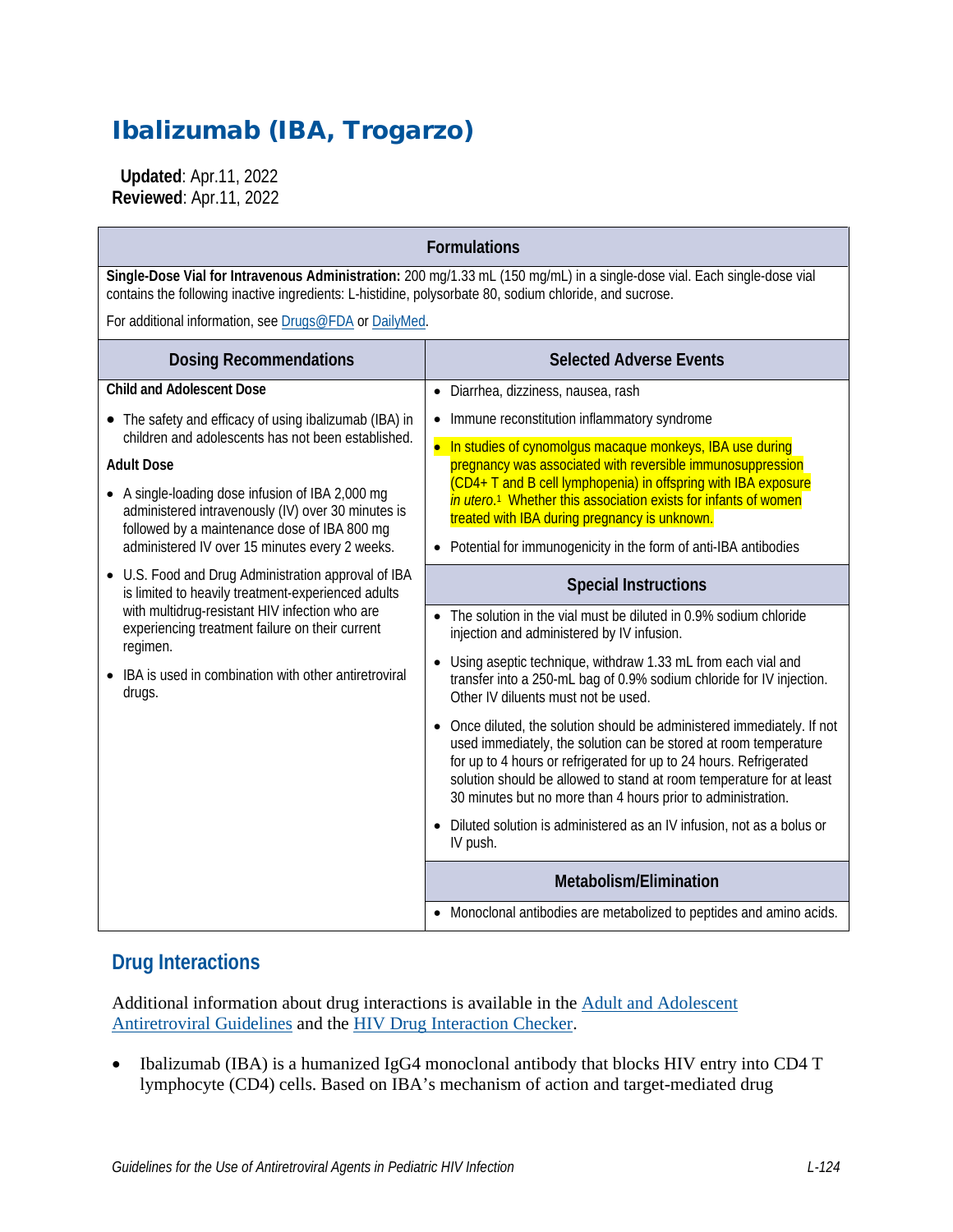disposition, drug–drug interactions are not expected. However, no drug interaction studies have been conducte[d.](#page-3-0)<sup>1</sup>

## **Major Toxicities**

- *More common:* Rash, diarrhea, headache, nausea, dizziness, depression $1,2$  $1,2$
- *Less common (more severe):* Immune reconstitution inflammatory syndrome (IRIS), hypersensitivity reaction<sup>1</sup>

## **Resistance**

HIV has shown reduced susceptibility to IBA, as defined by a decrease in maximum percent inhibition, when HIV loses N-linked glycosylation sites in the V5 loop of glycoprotein  $120$ <sup>1-3</sup>

Phenotypic and genotypic test results showed no evidence of cross-resistance between IBA and any U.S. Food and Drug Administration (FDA)–approved classes of antiretroviral (ARV) drugs.<sup>4</sup> IBA exhibits ARV activity against R5-tropic, X4-tropic, and dual-tropic HIV.<sup>4</sup>

# **Pediatric Use**

# *Approval*

IBA is not approved by the FDA for use in pediatric patients. IBA was approved by the FDA in 2018 for use in adults in combination with other ARV drugs, with approval limited to heavily treatmentexperienced adults with multidrug-resistant HIV who are experiencing treatment failure on their current regimen.<sup>[5](#page-3-3)</sup> IBA has an orphan drug designation exempting the requirement for pediatric studies under the Pediatric Research Equity Act. The FDA requested that the company create a registry to collect prospective data in individuals exposed to IBA during pregnancy to monitor maternal and pregnancy outcomes, including adverse effects on the developing fetus, neonate, and infant. Healthcare providers are encouraged to report these adverse events to Theratechnologies by calling 1-833-23-THERA (1-833-23-4372).

# *Efficacy in Clinical Trials*

Trial Tai Med Biologics (TMB-301) was conducted in 40 adults aged 23 to 65 years who had body weights ranging from 50 kg to 130 kg, had resistance to ARV drugs from three classes, had been treated for at least 6 months on stable ARV regimens, had viral loads >1,000 copies/mL, and had viral sensitivity to at least one ARV drug.<sup>[3,](#page-3-4)[5](#page-3-3)</sup> Participants continued their current ARV regimens and received a 2,000-mg loading dose of IBA on Day 7 of the study. One week after the loading dose, participants optimized their ARV regimens. Participants received IBA 800 mg on Day 21 and every 2 weeks thereafter. At Week 25, 4[3](#page-3-4)% of participants achieved suppressed viral loads<sup>1,3</sup> of  $<50$ copies/mL. At Week 48 of an open-label extension study, 24 participants were taking IBA and their optimized ARV regimen. Sixteen of 27 participants (59%) had viral loads <50 copies/mL at 48 weeks. $6,7$  $6,7$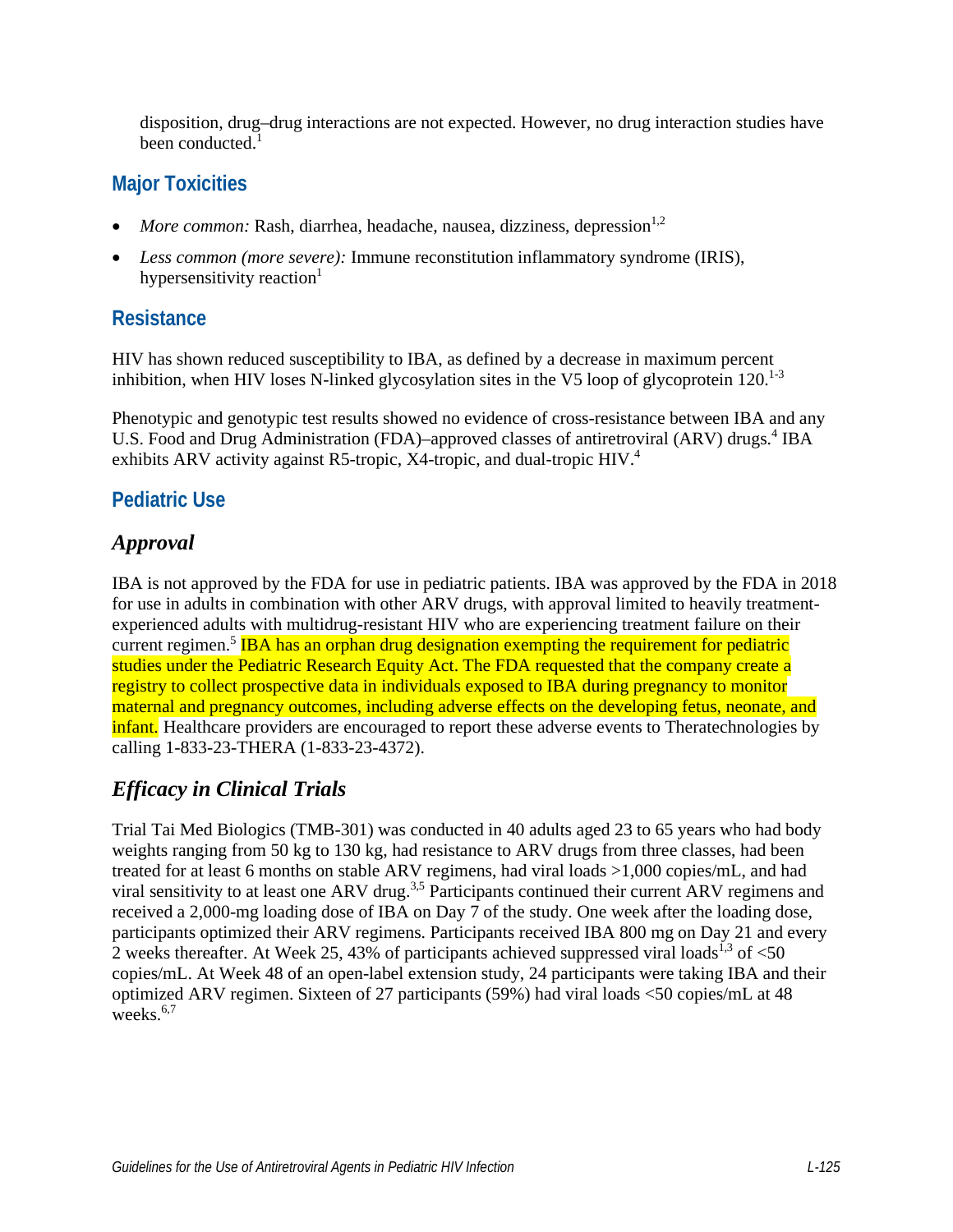#### *Mechanism of Action*

IBA is a recombinant humanized monoclonal antibody that blocks HIV from infecting CD4 cells. It does this by binding to domain 2 of the CD4 receptor, which interferes with the post-attachment steps that allow HIV virus particles to enter host cells and prevent the viral transmission that occurs via cell–cell fusion.<sup>[1](#page-3-0)[,7](#page-3-6)</sup> IBA does not interfere with CD4-mediated immune functions because it binds to a conformational epitope located primarily in domain 2 of the extracellular portion of the CD4 receptor, away from Major Histocompatibility Complex II molecule binding sites.

#### *Embryo-Fetal Toxicity*

In an enhanced pre- and post-natal development study, pregnant cynomolgus monkeys were administered intravenous doses of IBA and significant changes in infant monkey immune cell levels were found (CD4+ T cell and B cell lymphocytopenia) that were attributed to *in utero* IBA exposure.<sup>1</sup> The lymphocyte changes correlated with infant monkey IBA serum concentrations and appeared to return to near normal levels when IBA concentrations were nearly undetectable. One treatment-group infant monkey died from a systemic viral infection with secondary superficial bacterial infection that was acquired during the postnatal period. Despite the low incidence of death (1 of 20 infant monkeys), the death may be related to IBA-induced immunosuppression[.](#page-3-0)<sup>1</sup>

Based on these animal data, IBA may cause reversible immunosuppression (CD4+ T cell and B cell lymphocytopenia) in infants born to mothers treated with IBA during pregnancy. Immune phenotyping of the peripheral blood and expert consultation are recommended to provide guidance regarding monitoring and management of exposed infants based on the degree of immunosuppression observed. Furthermore, the safety of administering live or live-attenuated vaccines to infants with *in utero* IBA exposure and abnormal lymphocyte levels is unknown.